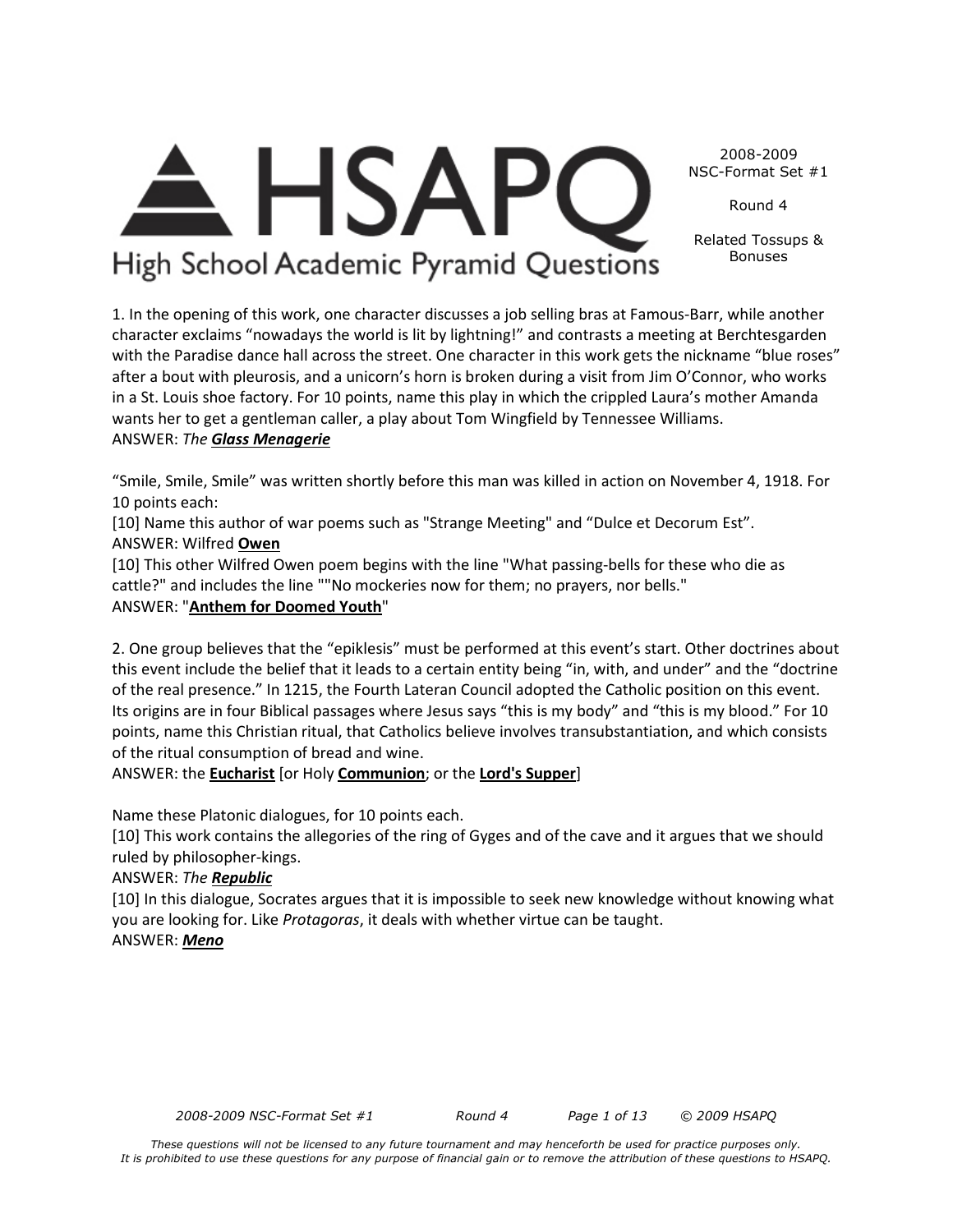3. This ruler ended Spanish encroachment in his lands with the Peace of Vervins. He kept as mistress the Marquise de Verneuil and Gabrielle d'Estrees, and his widow was exiled after the Day of the Dupes. He defeated his predecessor and the Duke de Guise in a conflict known for their shared name which began after the St. Bartholomew's Day Massacre, and he recognized the rights of Huguenots in the Edict of Nantes. For 10 points, name this man who famously declared "Paris is worth a mass" after converting from Calvinism to take the French crown.

ANSWER: **Henry IV** [accept **Henry** III **of Navarre**; prompt on "Henry"]

Its leaders included Hugo Sperrle and Adolf Galland. For 10 points each:

[10] Identify this portion of the Wermacht, the German air force led by Hermann Goring during World War II.

## ANSWER: **Luftwaffe**

[10] The Luftwaffe utilized these dive bombers during World War II, which included the JU 87. They were known for the wind powered sirens placed on their landing gear. ANSWER: **Stuka**

4. This concept is discussed along with "progress" in a work which calls for the abolishment of most forms of rent, argues for a single land tax, and was written by Henry George. Amartya Sen used "entitlements" to study this concept during famines, and Jeffrey Sachs argued for an increase in foreign aid to \$195 billion to help end this phenomenon by 2025. The minimum income required for certain living standards is the "line" associated with, for 10 points, what concept which is prevalent in third world countries where people live for less than \$2 a day? ANSWER: **poverty**

It includes descriptions of Irma's Injection and the Oedipal complex. For 10 points each: [10] Name this work whose titular nighttime activity is supposedly a form of "wish fulfillment." ANSWER: *The Interpretation of Dreams* [or *Die Traumdeutung*]

[10] *The Interpretation of Dreams* is a work by this Austrian, the founder of psychoanalysis. ANSWER: Sigmund **Freud**

5. His generals included Chalicuchima and Ruminahui, and after his victory at Tumipampas, he exacted vengeance on the Canaris. His brother Atoc defeated him at the Battle of Chillopampa, but at the Battle of Quipaipan, he defeated his other brother. Tupac was coronated after his death, and he was kidnapped at Cajamarca in 1532. The son of Huayna Capac, he defeated his brother Huascar in a civil war before he was taken prisoner by the Spanish. For 10 points, name this Inca king who was executed by Francisco Pizarro.

#### ANSWER: **Atahualpa**

Published in 1776, it stated that "there is something very absurd in supposing a continent to be perpetually governed by an island." For 10 points each:

[10] Name this pamphlet by Thomas Paine that argued for independence from British rule.

#### ANSWER: *Common Sense*

[10] The title of *Common Sense* was suggested by this physician, whose son is the namesake of an 1817 treaty together with Sir Charles Bagot. ANSWER: Benjamin **Rush**

*2008-2009 NSC-Format Set #1 Round 4 Page 2 of 13 © 2009 HSAPQ*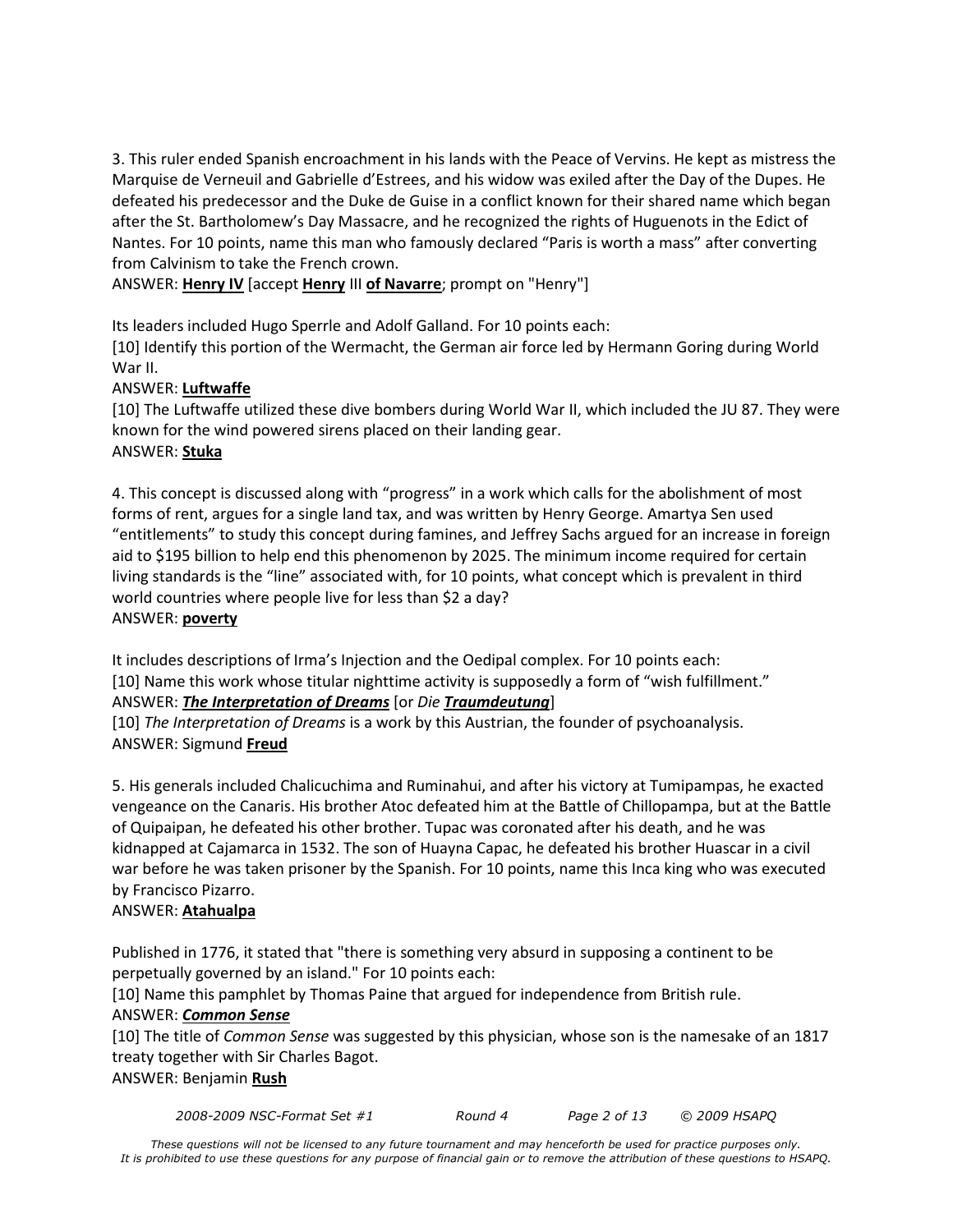6. Diabetes insipidus has occasionally been confused with a "Histiocytosis" of cells named after this man. Those cells are a subclass of antigen-presenting cells also known as dendritic cells. A better known structure named after this man produces such hormones as ghrelin in its epsilon cells and somatostatin in its delta cells, while the better-known alpha and beta cells produce glucagon and insulin. For 10 points, name this German anatomist whose namesake "islets" are found in the pancreas. ANSWER: Paul **Langerhans**

It is the ratio between charge and voltage, and it is generally produced by two plates allowed to accumulate that charge, with a gap in between them. For 10 points each: [10] Identify this electromagnetic quantity.

#### ANSWER: **capacitance**

[10] This scientist is the namesake of both the SI unit for capacitance, and the charge of a mole of electrons.

## ANSWER: Michael **Faraday**

7. He set fifteen George Stefan poems in his *Book of the Hanging Gardens*, while the Rose quartet premiered his first *Kammersymphonie*. In one work of his, a men's chorus sings the "Sh'ma Yisroel" prayer, and another used the vocal style Sprechstimme. This composer of the *Gurrelieder* wrote a string sextet depicting a Dehmel poem, *Transfigured Night*, and well as *Pierrot Lunaire*. For 10 points, name this composer who developed both serialism and atonality, and instructed Anton Webern and Alban Berg.

## ANSWER: Arnold **Schoenberg**

The second work in this collection depicts gnats and flies buzzing before a storm, while the third work depicts a hunt. For 10 points each:

[10] Name the first four concerti in Vivaldi's collection *The Contest Between Harmony and Invention*, which are accompanied by sonnets depicting different times of the year.

## ANSWER: *The Four Seasons* [or *Il Quattro Stagioni*]

[10] The *Winter* concerto from the *Four Seasons* is in this key signature, as is Beethoven's *Appassionata* sonata. Its key signature has four flats, and its relative major is A-flat major. ANSWER: **F minor**

8. The area of one of these figures can be found with Bretschneider's formula, which reduces to Brahmaguptra's formula for special cases. In general, their area is "one half the length of the cross product of the diagonals," and Van Aubel's Theorem shows that the lines connecting the centers of squares constructed on one's sides are perpendicular and equal. A relation for the side lengths of a cyclic one of these is given by Ptolemy's theorem. Specific examples of them include kites, trapezoids, and parallelograms. For 10 points, name this figure which denotes any object with four sides. ANSWER: **quadrilateral** [do not accept or prompt on any specific type of quadrilateral]

*2008-2009 NSC-Format Set #1 Round 4 Page 3 of 13 © 2009 HSAPQ*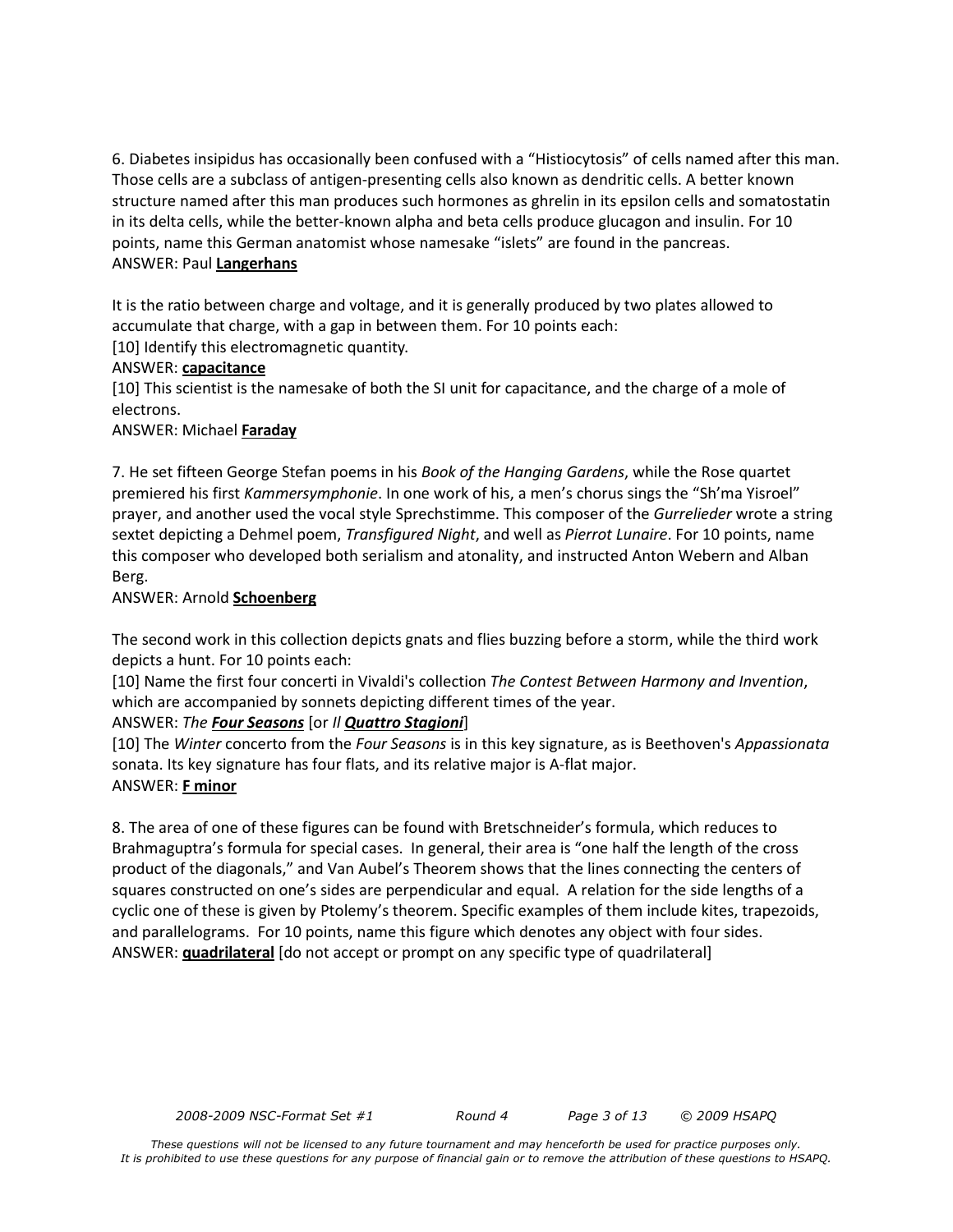Most of these structures are helical or icosahedral. For 10 points each:

[10] Name these often-enveloped structures consisting of protomeres, which are roughly the protein shell of viruses.

#### ANSWER: **capsid**

[10] This type of virus, an example of which is HIV, stores reverse transcriptase in its capsid, where it produces a complementary DNA strand from RNA.

ANSWER: **retrovirus**

*2008-2009 NSC-Format Set #1 Round 4 Page 4 of 13 © 2009 HSAPQ*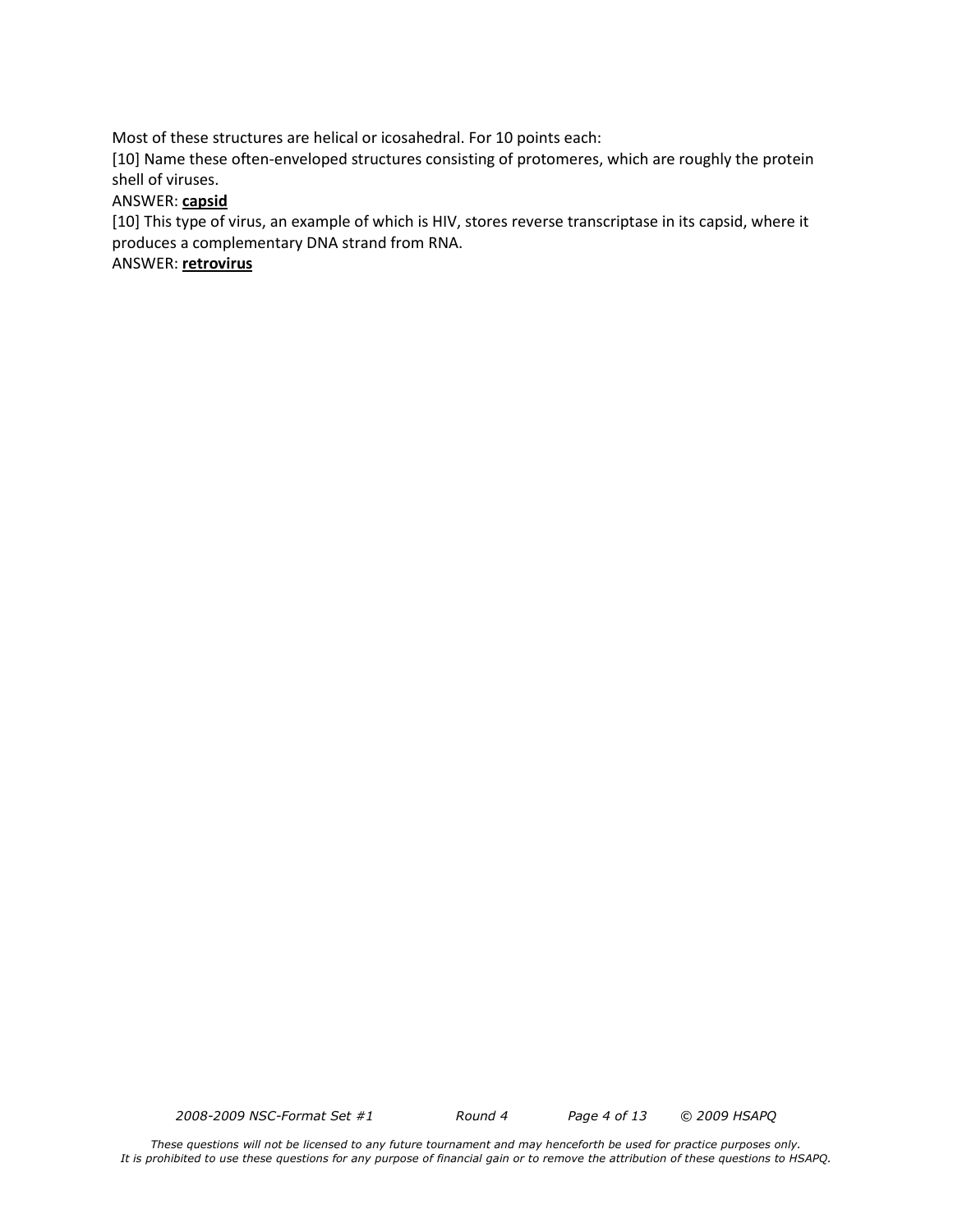

2008-2009 NSC-Format Set #1

Round 4

Category Quiz Bonus Choices

**Arts Current Events Geography History Literature Math Calculation Mythology Social Science**

**Arts Current Events Geography History Literature Math Calculation Mythology Social Science**

*2008-2009 NSC-Format Set #1 Round 4 Page 5 of 13 © 2009 HSAPQ*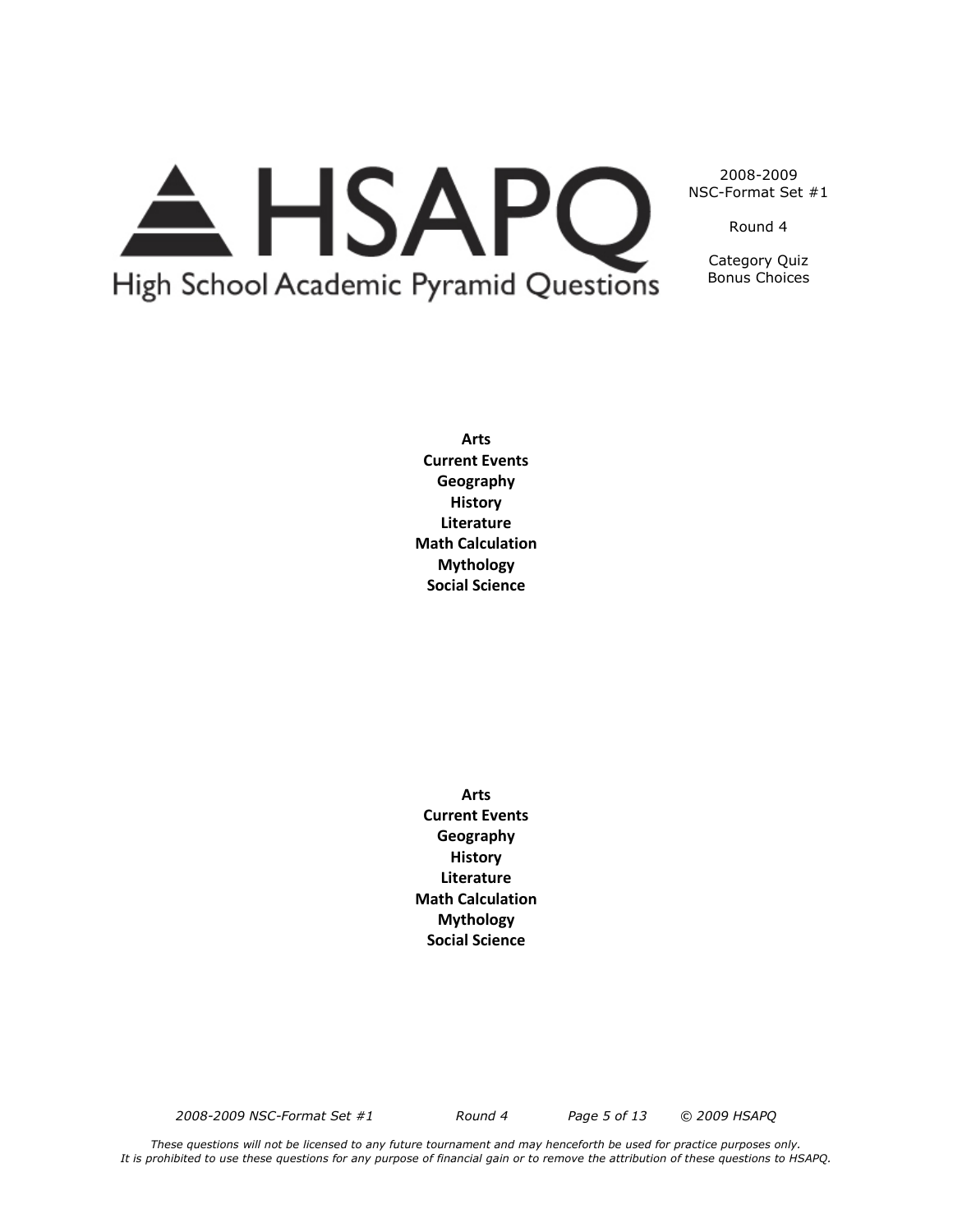2008-2009 NSC-Format Set #1

Round 4

Category Quiz Tossups

# High School Academic Pyramid Questions

**HSAP** 

9. The credits of *Lost In Translation* thanks a record company named for one of these "of Death". Abkhazian immigrants staff a store devoted to sale of these items in *Snow Crash*, while in *Fast Times at Ridgemont High*, Jeff Spicoli has one of them brought to Mr. Hand's class. In *Do The Right Thing*, Mookie works for a store that sells them, which is owned by Sal. Dom DeLuise provides the voice of a Hutt by this name in *Spaceballs*. For 10 points, name this food which comes in New Haven, Brooklyn, and Chicago styles and often contains pepperoni. ANSWER: **pizza**s

10. This text is one of the few sources for the story of Perseus's journey to India and killing of the youth Athis. Its fifteenth and final book discusses the appearance of a comet believed to contain the spirit of Julius Caesar. Opening with a mysterious divine force shaping chaos into the cosmos, this epic was written just before its author was inspired to write the *Tristia* due to being banished to Romania by Augustus. For 10 points, name this summary of Roman mythology by Ovid, which focuses on the theme of magical transformations.

# ANSWER: the *Metamorphoses*

11. The Portneuf River joins this river at a facility of the Minidoka Irrigation Project, and the Ice Harbor Lock and Dam is located on this river, which receives the Henrys Fork earlier in its course. This river receives the Weiser and Malheur slightly before receiving its biggest tributary, the Salmon River. A catastrophic spillover onto its plain created the Crane, Swan, and Shoshone Falls. For 10 points, name this major tributary of the Columbia River that flows out of Hells Canyon near the edge of Idaho, and whose source lies in Yellowstone National Park. ANSWER: **Snake** River

12. This character appears as a mime, a puppet, and a live singer in Harrison Burtwhistles opera about "The Mask of" him. In one work, he sings "Che Faro Senza," and Angelo Poliziano wrote "La favola di" this character, who is torn to death by Maenads. The subject of an opera by Christophe Gluck that features the "Dance of the Blessed Spirits," his story is also told in an operetta that features the "Can Can" dance. For 10 points, name this character who is found "In the Underworld" in an Offenbach work, a musician from Greek myth who loved Eurydice.

# ANSWER: **Orpheus**

*2008-2009 NSC-Format Set #1 Round 4 Page 6 of 13 © 2009 HSAPQ*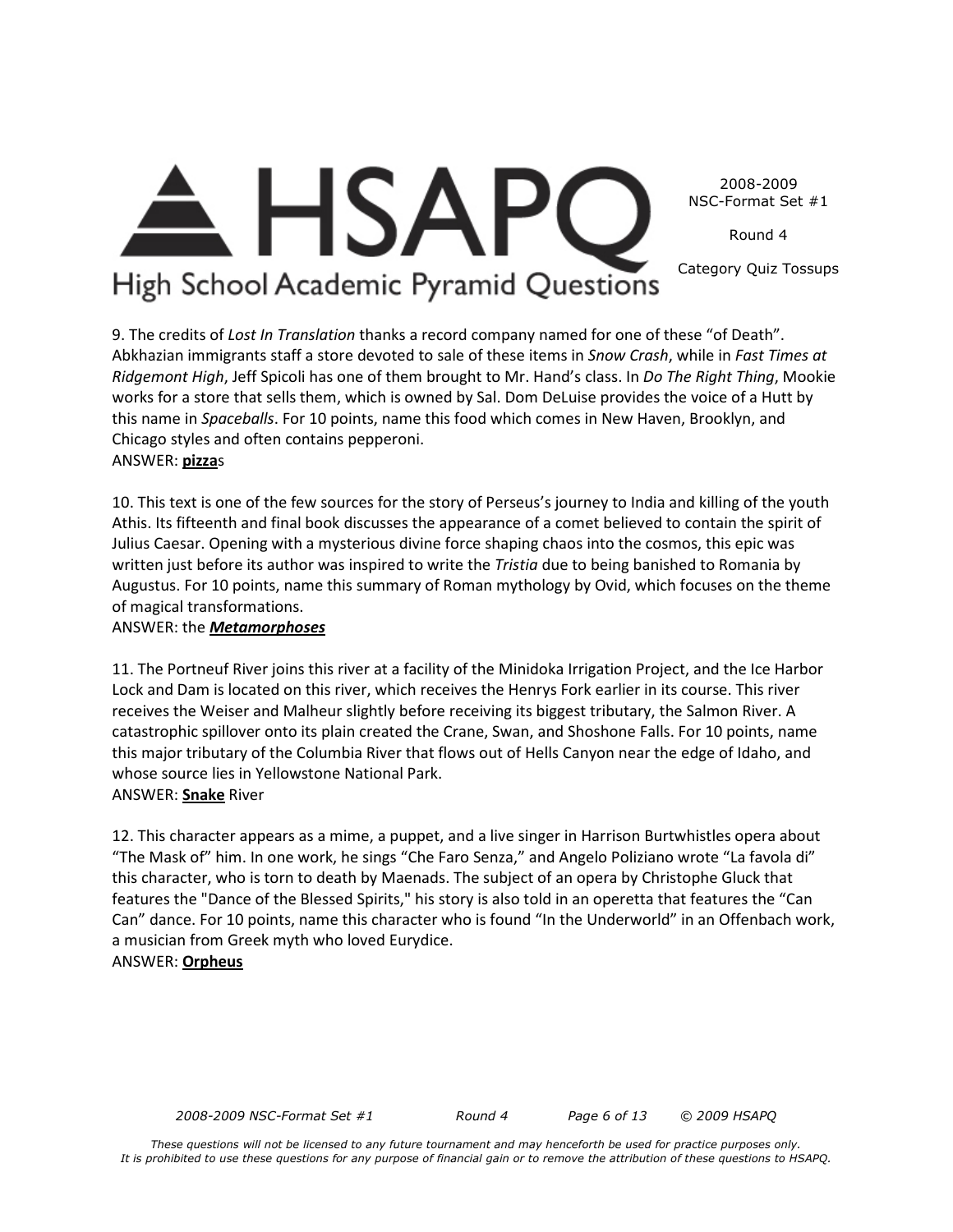13. The Bordwell cycle extends this principle to a related quantity. The quantity that this rule concerns is the sum of internal energy and the product of pressure and volume, though that quantity, governed by this law, is better known for a change in value that is equal to TdS plus Vdp. This law may be used to calculate a compound's lattice energy via the Born-Haber cycle. For 10 points, identify this prediction, which relies on the fact that a certain thermodynamic quantity is a state function, and suggests that the change in enthalpy is independent of the path from reactants to products. ANSWER: **Hess's** law

14. Early in his life, he was forced to watch the execution of his accomplice Hans Hermann von Katte, and he wrote a tract on good government entitled *Anti-Machiavel*. He formed the Furstenbund to provide a check on Austria, and he instigated the Potato War to prevent Austrian annexation of Bavaria. He had the Sans Souci palace built near Berlin, and he invited Voltaire to his court and quarreled with him. For 10 points, name this enlightened despot who turned Prussia into a dominant military power in the eighteenth century.

ANSWER: **Frederick II** of Prussia [or **Frederick the Great**]

*2008-2009 NSC-Format Set #1 Round 4 Page 7 of 13 © 2009 HSAPQ*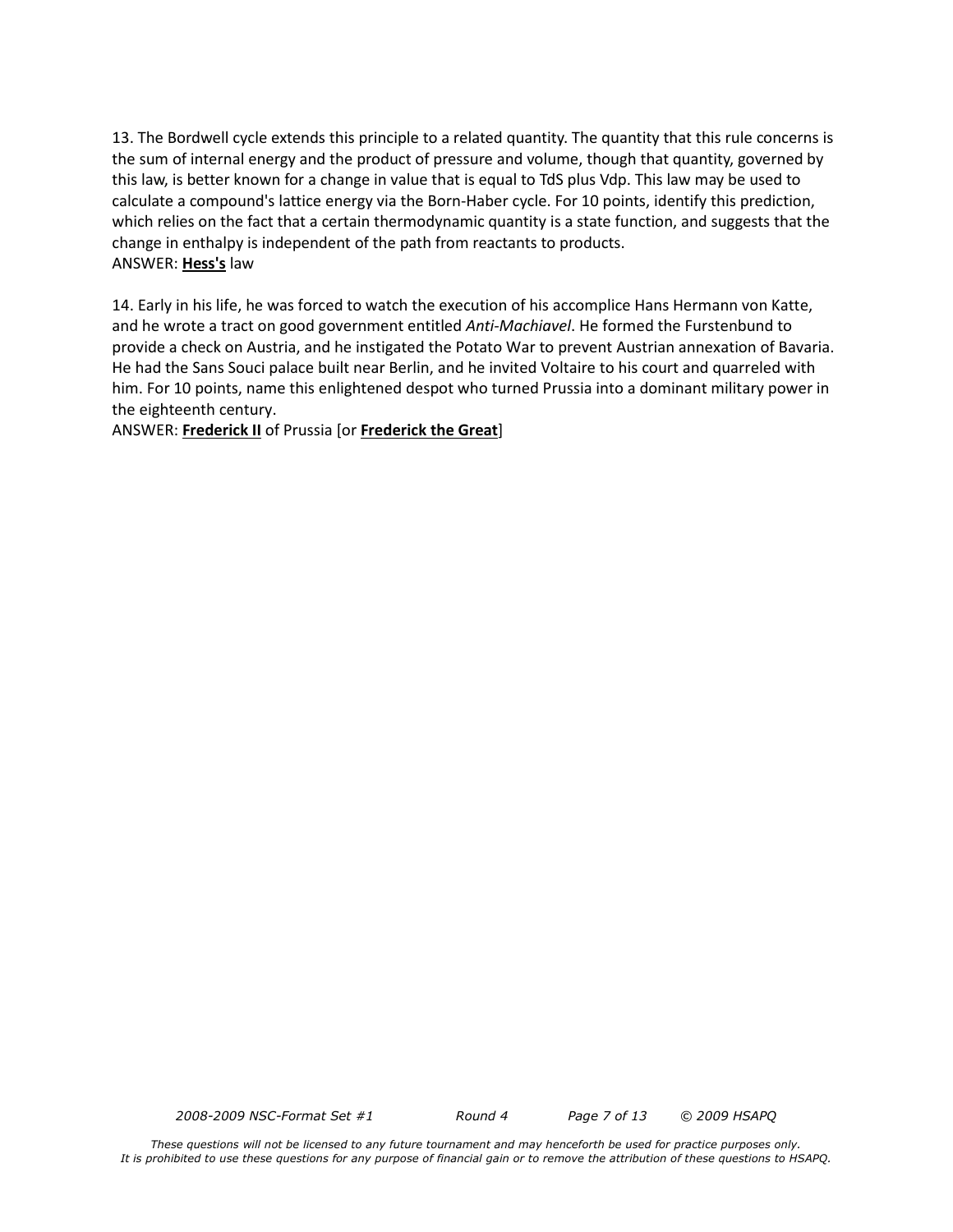

Round 4

Category Quiz Bonuses

High School Academic Pyramid Questions

 $\triangle$  HSAPC

**Arts**

It was built in the 1550s to celebrate the capture of Kazan, and according to legend, its architect, Postnik Yakovlev, was blinded after its completion. For 15 points, name this Moscow cathedral noted for its colorful onion domes.

ANSWER: **Saint Basil**'s Cathedral [or Cathedral of **Saint Basil** the Blessed]

#### **Current Events**

Members of this ethnic group formed Interahamwe and the FDLR, and another of its militias was accused, in 2007, of allying with rebel forces in the Democratic Republic of the Congo. For 15 points, name this group which fought a civil war with the Tutsis in 1990s Rwanda. ANSWER: the **Hutu**s

#### **Geography**

Lying on the Wurm and Isar rivers, this city contains the Blutenburg Castle, Nymphenburg Palace and Marienplatz Square. For 15 points, name this third largest city in Germany, the capital of Bavaria. ANSWER: **Munich**

#### **History**

It was owned by Helen Culver and based on Toynbee Hall, which was established in England by Samuel Augustus Barnett. For 15 points, name this settlement house in Chicago founded by Jane Addams. ANSWER: **Hull House**

#### **Literature**

This author wrote a parody of Hollywood in *The Little Sister*. For 15 points, name this detective-fiction author of *The Big Sleep* and *The Long Goodbye*, both of which feature the character Philip Marlowe. ANSWER: Raymond **Chandler**

#### **Math Calculation**

27 unit cubes are painted the color garnet and assembled into one large cube. The surface of the large cube is then painted gold. How many unit cubes are painted gold on at least one side? ANSWER: **24**

#### **Mythology**

His father decapitated him while he was watching over his mother, Parvati. For 15 points, name this Hindu remover of obstacles whose head was replaced with that of an elephant. ANSWER: **Ganesh** [or **Ganesha**; or **Ganesa**]

*2008-2009 NSC-Format Set #1 Round 4 Page 8 of 13 © 2009 HSAPQ*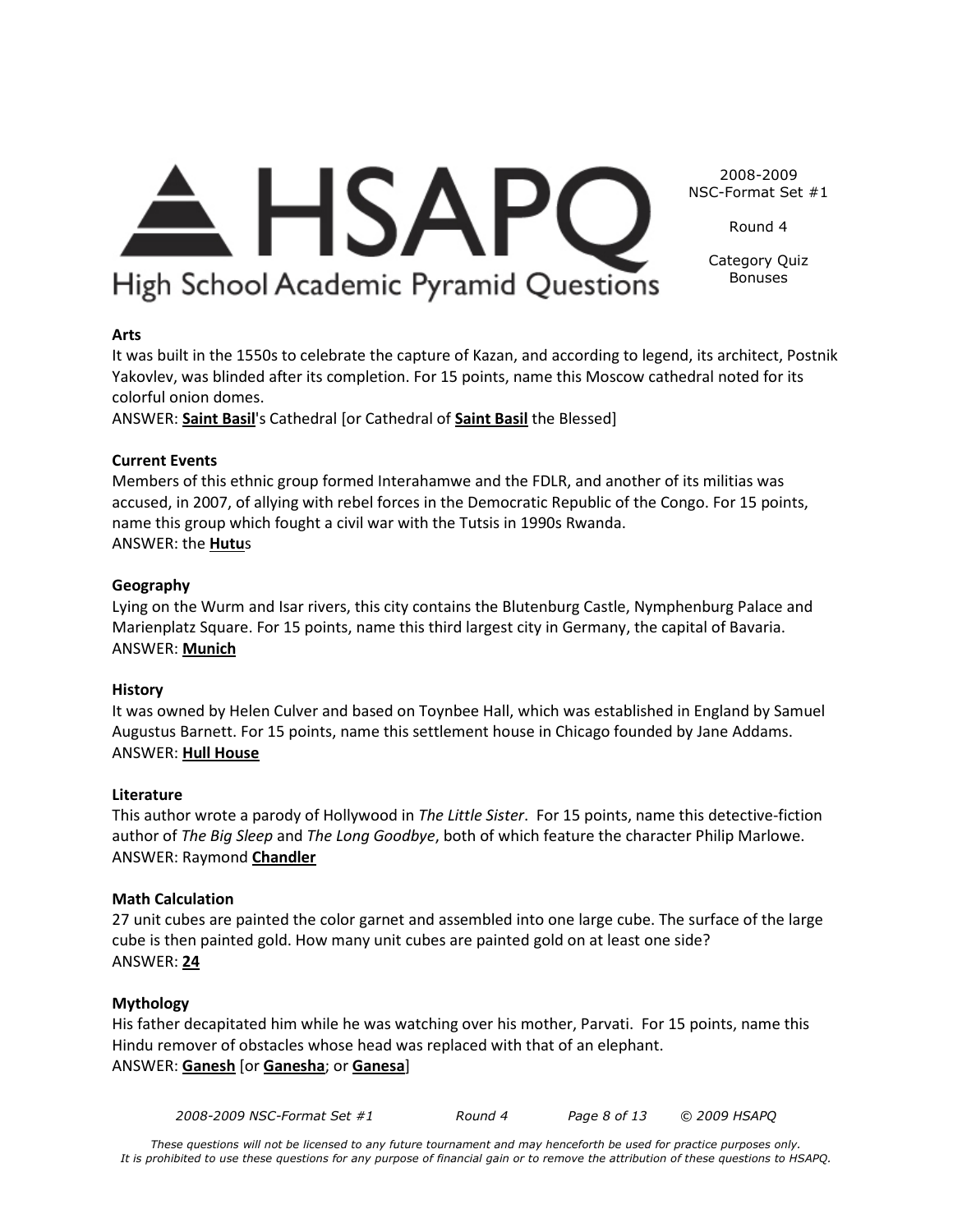#### **Social Science**

A prisoner may file a petition seeking this writ, which orders a court to determine whether one is being imprisoned lawfully. For 15 points, name this writ from the Latin for "have the body". ANSWER: (writ of) **habeas corpus**

*2008-2009 NSC-Format Set #1 Round 4 Page 9 of 13 © 2009 HSAPQ*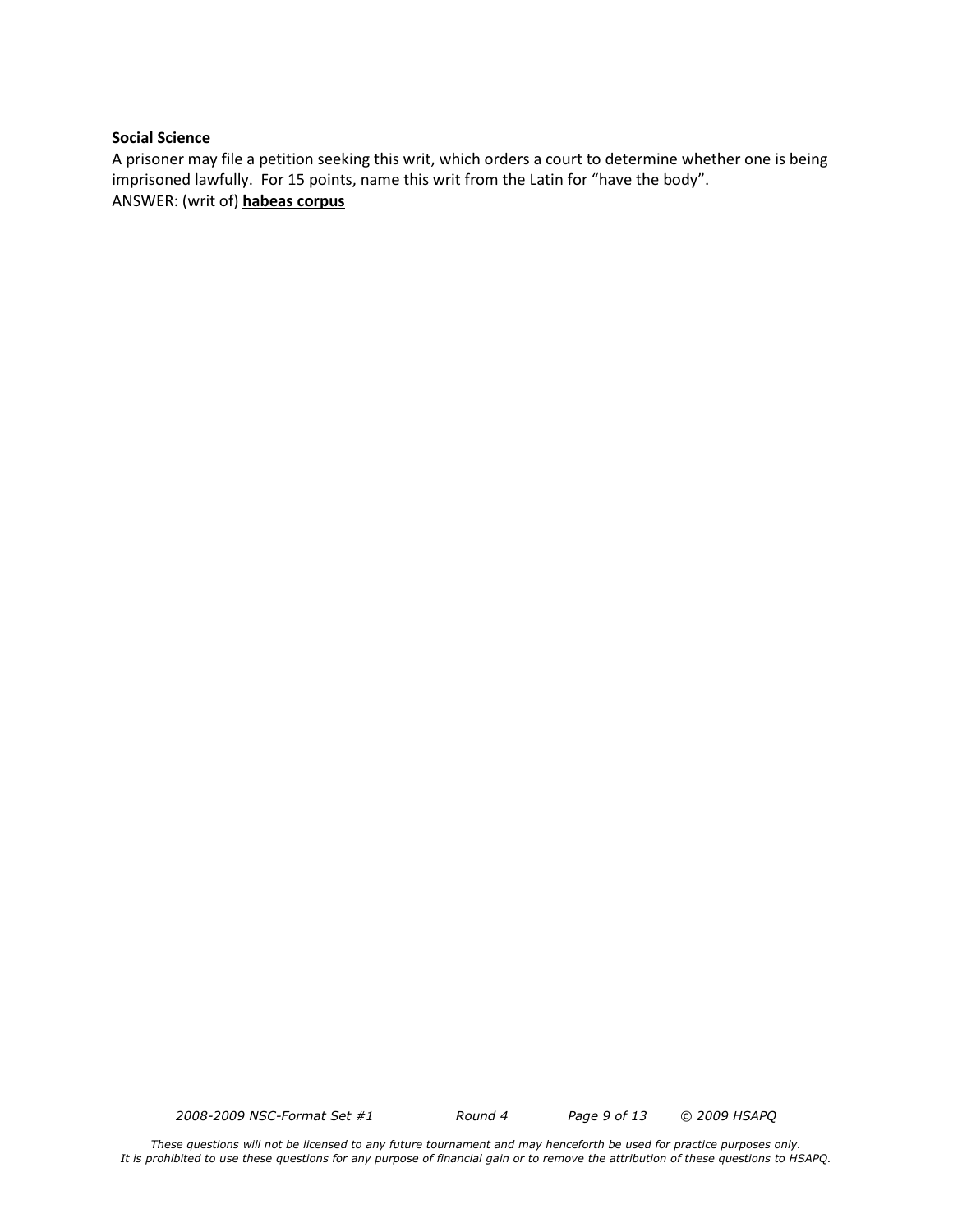2008-2009 NSC-Format Set #1

Round 4

Stretch Phase

# High School Academic Pyramid Questions

 $\triangle$  HSAPC

15. He wrote about the title object "as still as a brooding dove" in a poem entitled "The Cloud," and he wrote about a priest who loves Beatrice, Count Orsino, who hires an assassin to kill a count in *The Cenci*. One poem by this man asks the reader to weep for the title lover of Venus in "Adonais," and another narrated by a "traveler from an antique land" involves seeing two legs of a statue that say "look on my works, ye mighty, and despair." The author of a poem about a "blithe spirit," for 10 points, name this poet of "Ozymandias" and "To a Skylark."

ANSWER: **P**ercy Bysshe **Shelley** (prompt on "Shelley")

This philosopher wrote that history is the movement of Spirit toward the attainment of selfconsciousness in his work *The Philosophy of History*. For 10 points each:

[10] Name this German idealist philosopher of the 19th century who also wrote *The Phenomenology of Spirit*.

ANSWER: Georg Wilhelm Friedrich **Hegel**

[10] Hegel's philosophy was grounded in his belief in this system in which a thesis and antithesis combined to form a synthesis. Marx used this concept to formulate a namesake "materialism." ANSWER: **dialectic** [or **dialectical**]

[10] Hegel disagreed with this earlier philosopher's view that it was possible to eliminate war. He formulated the idea of the categorical imperative, and wrote *Critique of Pure Reason*. ANSWER: Immanuel **Kant**

16. Two alternatives to the most common explanation for this quantity invoke the Abbott-Farhi model or technicolor, though better accepted is a tachyon condensation model called the Higgs mechanism. Special relativity calculates it by dividing the Lorentz factor into the rest version of this, and the resistance to acceleration under the influence of a given force may be quantified by its inertial type. For 10 points, identify this physical quantity that indicates how much matter an object contains, which in a famous equation may be converted to energy.

ANSWER: **mass**

*2008-2009 NSC-Format Set #1 Round 4 Page 10 of 13 © 2009 HSAPQ*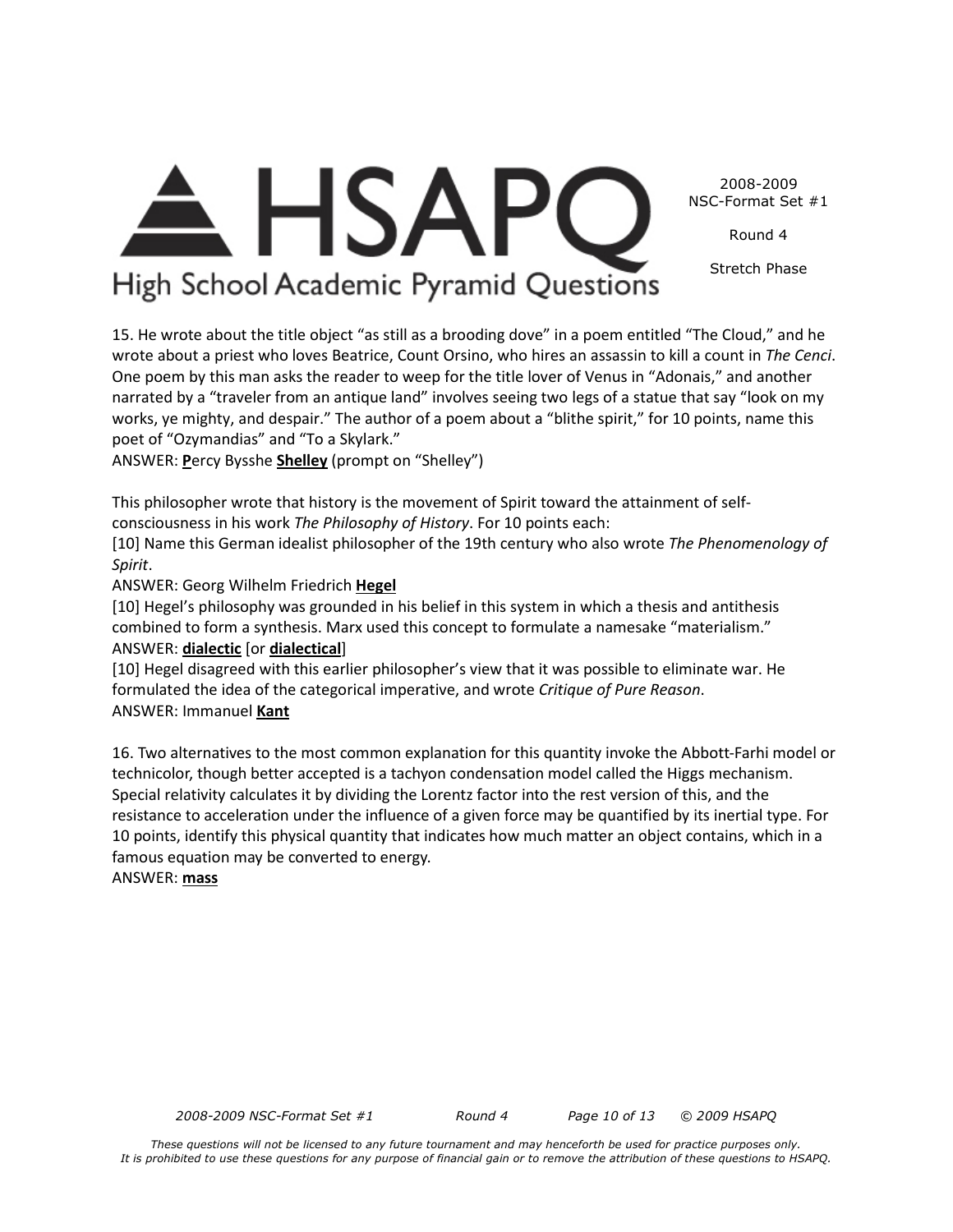The main character of this work runs over Solace Layfield with a car for impersonating him. For 10 points each:

[10] Name this novel in which Hazel Motes meets mummy-worshipping Enoch Emery, starts the "Church Without Christ," and blinds himself to show up his rival Asa Hawks.

## ANSWER: *Wise Blood*

[10] This author of "A Good Man is Hard to Find" wrote *Wise Blood*.

ANSWER: Flannery **O'Connor**

[10] This other female Southern Gothic author wrote "Madame Zilensky and the King of Finland," *The Ballad of the Sad Café*, and *The Heart is a Lonely Hunter*.

## ANSWER: Carson **McCullers**

17. The Nazi agent Georg attempts to track down his dissident brother-in-law Schwarz in this man's novel *The Night in Lisbon*, and his other late novels include *The Black Obelisk* and *Heaven Has No Favorites*. His major work opens with a card game played upon latrines and features the vengeful beating of the cruel Himmelstoss, before both Kemmerich and Muller pass along a pair of boots. That work by this author was followed by the sequel *The Road Back*. For 10 points, name this author who described the World War I death of Paul Baumer in *All Quiet on the Western Front*. ANSWER: Erich Maria **Remarque**

It begins as acetyl-CoA donates an acetyl group to oxaloacetate. For 10 points each:

[10] Identify this eponymous set of reactions, which is also known as the citric acid cycle.

ANSWER: **Krebs** cycle [prompt on "tricarboxylic acid cycle" or "TCA cycle"]

[10] Fats are broken down by the Krebs cycle into their constituent fatty acids and this molecule, which serves as a sort of backbone.

## ANSWER: **glycerol**

[10] Made from PEP at the end of glycolysis, this three-carbon sugar is decarboxylated and dehydrogenated before being added to CoA immediately before the Krebs cycle begins. ANSWER: **pyruvate**

18. In his book *Constitutional Government in the United States*, he argued that the president was "the representative of no constituency, but of the whole people." During his administration, the Keating-Owen Act was passed to curb child labor, and Louis Brandeis helped this man craft his New Freedom program. He served as president of Princeton and governor of New Jersey before attaining his highest post. For 10 points, name this man who failed in his attempt to get the U.S. to join the League of Nations, and who led the country through World War I.

## ANSWER: Woodrow **Wilson**

*Wide Sargasso Sea* by Jean Rhys details her early life in the Caribbean. For 10 points each: [10] Name this literary character who often escapes an attic that is guarded by Grace Poole. ANSWER: **Bertha** Mason [or **Antoinette** Cosway]

[10] This owner of Thornfield Manor imprisons his crazy wife Bertha in the attic. He once had a relationship with Celine Varens, but ends up marrying Jane Eyre.

## ANSWER: **Edward Rochester** [accept either]

[10] *Shirley* and *Villette* are two lesser-known novels by this author of *Jane Eyre*. ANSWER: **C**harlotte **Bronte** [prompt on "Bronte"]

*2008-2009 NSC-Format Set #1 Round 4 Page 11 of 13 © 2009 HSAPQ*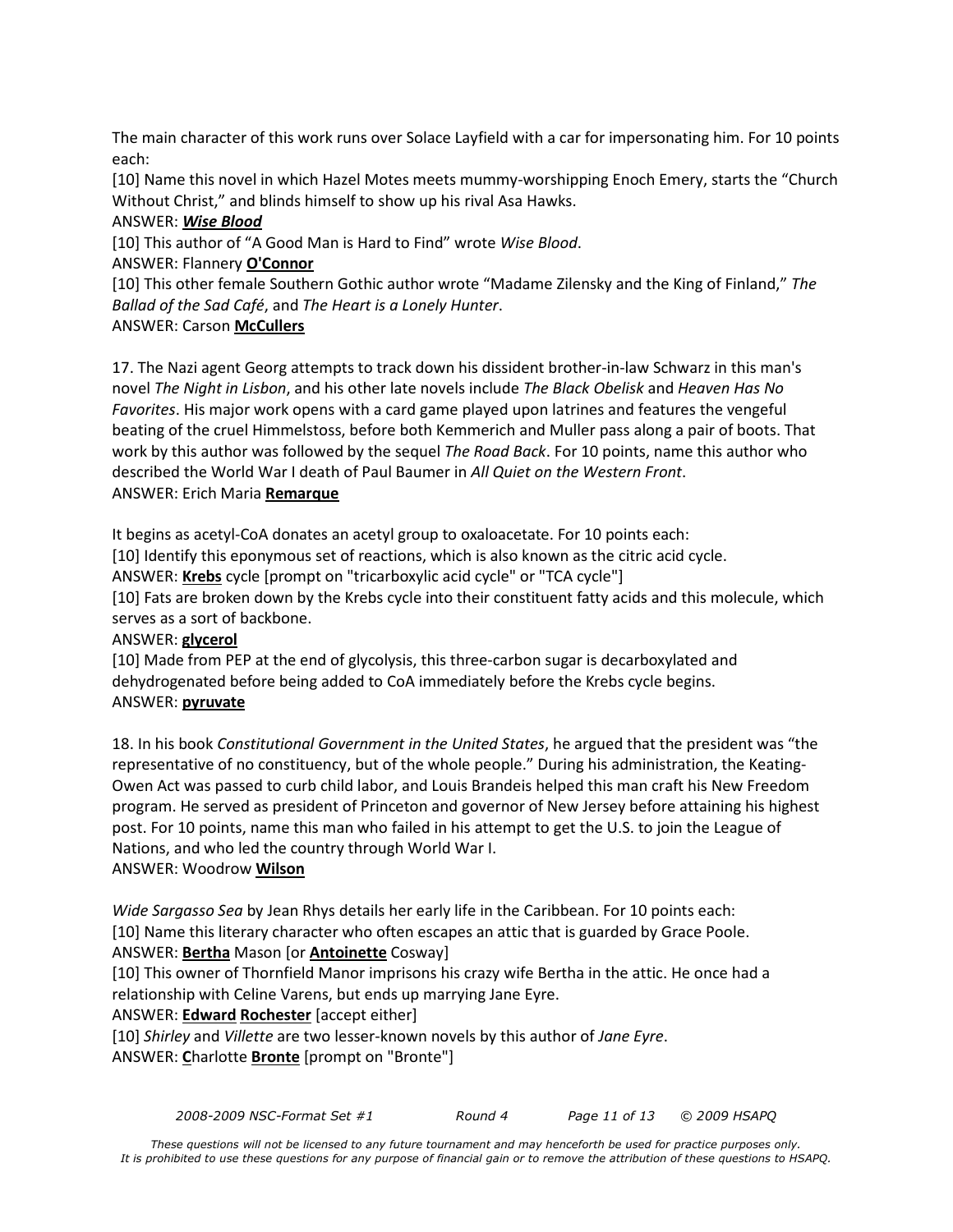19. He showed an angry mob taking guns from a box under a communist flag in his *In the Arsenal*, and he depicted a man in a white suit staggering under the load of a giant basket full of the title objects in *The Flower Carrier*. One of his most famous works was commissioned by Nelson Rockefeller and depicted the face of Lenin and a man controlling a giant machine with four propellers. For 10 points, name this painter of *Man at the Crossroads*, a Mexican muralist and husband of Frida Kahlo. ANSWER: Diego **Rivera**

This region is sometimes co-named for Edgeworth. For 10 points each:

[10] Name this "belt" that extends beyond the Solar System.

ANSWER: the Edgeworth-**Kuiper** Belt

[10] The Kuiper Belt is theorized to be the source for the "short period" variant of these "dirty snowballs" that revolve around the sun.

## ANSWER: **comet**s

[10] Objects that originate in the Kuiper belt can sometimes migrate inside of Neptune's orbit; they are then classified as one of these objects whose examples include Chiron and Hidalgo. ANSWER: **Centaur**s

20. This nation's first constitutional president was Francisco Ferrera, and after Miguel Davila came to power in this nation, President Taft sent troops to protect U.S. investments. Another president of this country, Carlos Flores, declared that 50 years of progress had been reversed by 1998's Hurricane Mitch. Under the regime of Roberto Cordova, this country was a haven for Contras, and under Oswaldo Lopez, this nation fought the Soccer War with neighboring El Salvador. For 10 points, name this Central American nation whose capital is Tegucigalpa.

ANSWER: Republic of **Honduras**

The Capitoline Satyr is commonly regarded as a copy of one of his works. For 10 points each: [10] Name this ancient Greek sculptor of *Apollo Sauroctonos*, the *Aphrodite of Cnidus* as well as *Hermes with the Infant Dionysus*.

## ANSWER: **Praxiteles**

[10] This other Greek sculptor created a statue of Athena for the Parthenon. whose construction this man supervised. He also created the Statue of Zeus at Olympia.

## ANSWER: **Phidias** [or **Pheidias**]

[10] Another ancient Greek sculptor was Myron, who created this bronze work that depicts an Olympian just about to toss the titular object.

ANSWER: *Discobolus* [accept *The Discus Thrower*]

21. One function of this hormone is to bind to alpha-one receptors in the liver to activate the inositolphospholipid signaling pathway. Another of its functions sees it bind to beta receptors to activate the adenylate cyclase signaling pathway, which spurs glycogenolysis in the liver. This hormone is released by a namesake gland that sits on top of the kidneys. For 10 points, name this hormone that is often injected into the hearts of cardiac arrest victims, and that spurs on the "fight or flight" mechanism when released during stress.

ANSWER: **adrenaline** [or **epinephrine**; prompt on "epi"]

*2008-2009 NSC-Format Set #1 Round 4 Page 12 of 13 © 2009 HSAPQ*